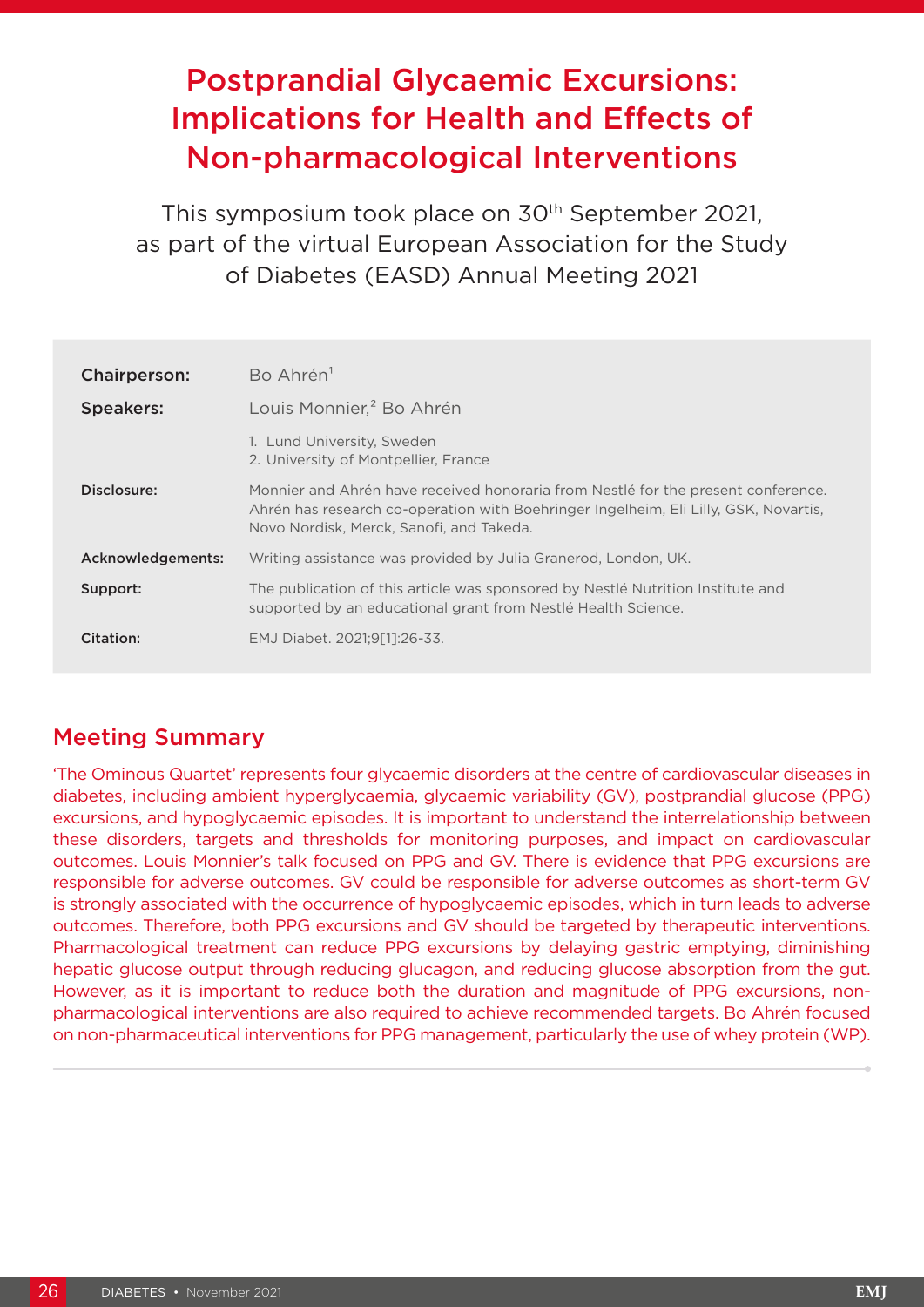## Health Risks Associated with Elevated Postprandial Glucose or Increased Glycaemic Variability

## Louis Monnier

Monnier, University of Montpellier, France, opened his talk by mentioning 'The Ominous Quartet': four glycaemic disorders at the centre of cardiovascular diseases in diabetes. These include chronic/ambient hyperglycaemia, GV, PPG excursions, and hypoglycaemic episodes. Ambient hyperglycaemia and hypoglycaemia have a proven negative impact on cardiovascular outcomes.1-4 A 1% reduction in haemoglobin A1c (HbA1c), a marker of sustained glucose exposure, results in a 20% reduction in cardiovascular disease risk. Hypoglycaemia enhances platelet aggregation and has pro-arrhythmic effects. However, whether PPG excursions and GV result in adverse outcomes requires further discussion. Monnier also emphasised the importance of defining thresholds and targets in these glycaemic disorders for monitoring and control purposes. For ambient hyperglycaemia, HbA1c should be <7% and time in range >70%. The alert threshold for hypoglycaemia has been defined at 70 mg/dL by the International Hypoglycaemia Study Group (IHSG), with significant hypoglycaemia recorded at <54 mg/ dL.5,6 Threshold and targets for GV and PPG excursions are less clear.

#### Postprandial Hyperglycaemic **Excursions**

In healthy individuals, the absorption of carbohydrates following a meal results in an increase in blood glucose, which is tightly controlled by the insulin response and reduction in glucagon secretion. This period, termed the postprandial state, lasts 4–5 hours, followed by the post-absorptive period, which lasts for 6–8 hours, during which blood glucose levels are maintained at a near-normal level by the hydrolysis of glycogen stored in the liver. In the fasting state, defined as 10 hours after meal consumption, the liver produces glucose from lactate and alanine through gluconeogenesis to maintain glucose levels. Monnier noted that an individual spends "half of the time in the postprandial state and only 2 hours in the fasting state at the end of the

nocturnal period, emphasising the importance of the postprandial state."7

The degree of insulin secretion, insulin sensitivity, and metabolic consequences differ between individuals with normoglycaemia, impaired glucose tolerance (IGT), and Type 2 diabetes. In healthy individuals, relative insulin secretion is 80–100% compared with 50–80% and <50% in those with impaired glucose tolerance and Type 2 diabetes, respectively. Consequently, insulin sensitivity decreases while insulin resistance increases, both in the liver and peripherally, causing a diminished hepatic insulin sensitivity and sustained overproduction of glucose that ultimately presents as fasting and postprandial hyperglycaemia and Type 2 diabetes. It has been demonstrated that in normoglycaemia, peak glucose concentration occurs 30 minutes after a meal compared with 60–120 minutes in Type 2 diabetes.<sup>8</sup> Furthermore, evidence indicates that peak postprandial glucose usually occurs after breakfast as hepatic glucose production is governed by the circadian rhythm and is at its maximum at the time of breakfast.<sup>9,10</sup> Thus, the ideal timepoint to check postprandial glycaemia in patients with diabetes is 1–2 hours post-breakfast.

The threshold for defining PPG excursions is important. A strong correlation is evident between HbA1c and peak post-breakfast glucose, where an HbA1c of 7% corresponds to a peak post-breakfast glucose value of approximately 160 mg/dL.9 Thus, maintaining an HbA1c <7% can help reduce the peak post-breakfast glucose to <160 mg/dL, the threshold recommended by the International Diabetes Federation (IDF). Reducing the peak post-breakfast glucose to <180 mg/dL, the threshold recommended by the American Diabetes Association (ADA), only ensures HbA1c levels <7.5%. Monnier noted that "the IDF recommendation may be preferable as it ensures an HbA1c below 7%."

PPG excursions may be responsible for adverse outcomes; Ceriello et al.<sup>11</sup> demonstrated a direct correlation between postprandial hyperglycaemia and production of nitrotyrosine, a marker of oxidative stress and contributor to the development of complications in Type 2 diabetes. Additionally, the absolute impact of postprandial glucose to HbA1c remained constant at approximately 1% across all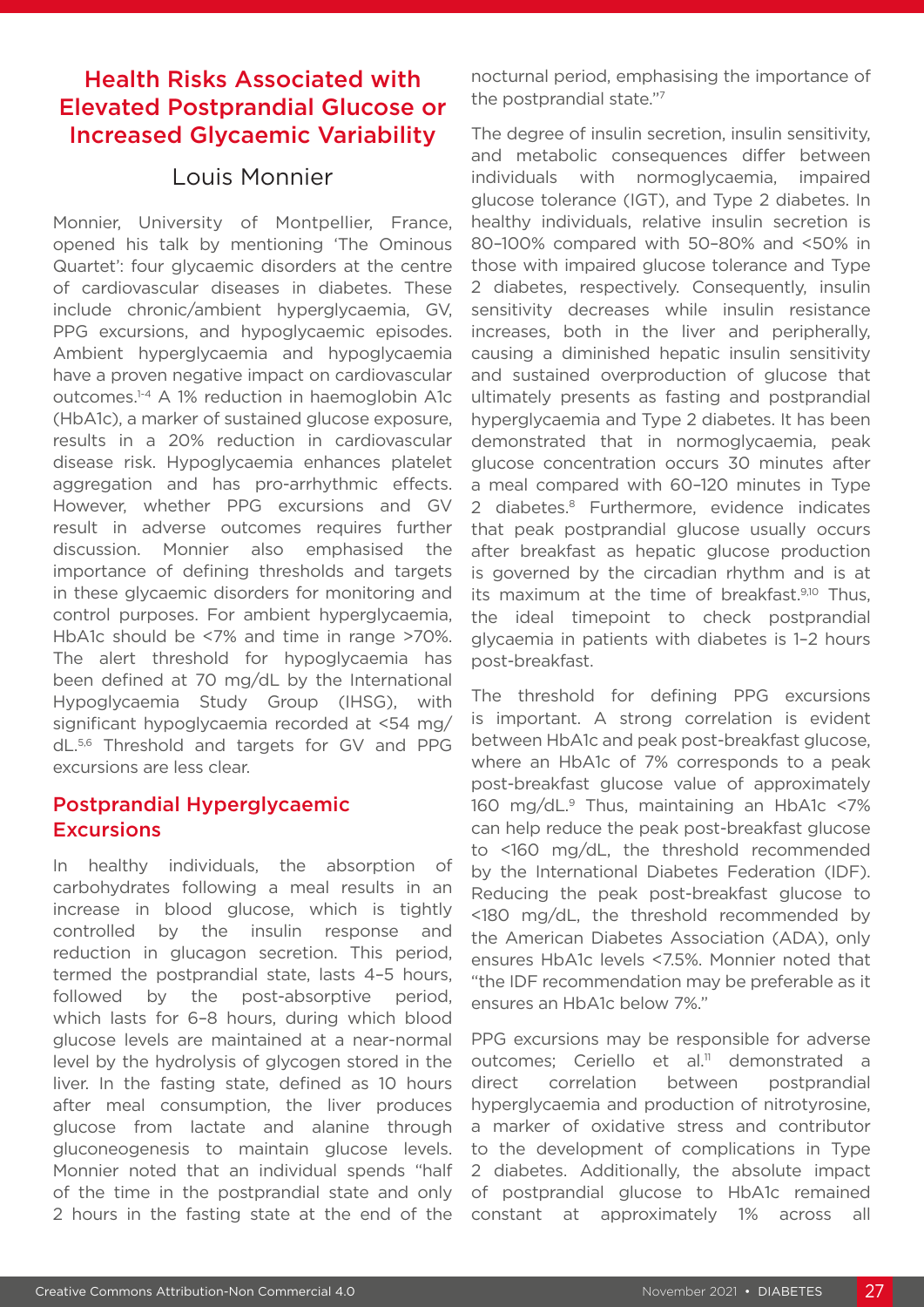non-insulin-treated subjects with Type 2 diabetes and an HbA1c  $\geq$ 6.8.<sup>12</sup> Thus, highlighting that PPG is the main contributor to overall hyperglycaemia in well-controlled subjects with Type 2 diabetes, whereas fasting hyperglycaemia is the primary contributor in individuals with advanced and poorly controlled Type 2 diabetes.13

Also under debate is the relationship between PPG excursions and GV. A strong positive correlation has been demonstrated between changes in PPG excursions (areas above preprandial glucose values  $[AUC_{\text{ep}}]$ ) and changes in GV (mean amplitude of glycaemic excursion [MAGE]) from baseline to after 8 weeks of treatment with gliptins in patients with Type 2 diabetes  $(R^2=0.48; p<0.001)$ , implicating that approximately 50% of GV is due to the PPG.13

#### Glycaemic Variability

Monnier discussed two main types of GV: shortand long-term variability. Short-term variability can be divided into two components: within-day and between-day glucose variability. The %GV (standard deviation of glucose/mean glucose) represents the best metric for evaluating GV. A %GV of 36% is the most suitable threshold to distinguish between stable and unstable glycaemia in diabetes.<sup>14</sup> Other metrics exist for estimating GV; however, Monnier noted that "most other metrics are too complex for clinical practice."

Whether GV has a role in adverse outcomes remains questionable. A strong correlation is evident between MAGE and the urinary excretion rate of isoprostanes, a marker of the activation of oxidative stress.<sup>15</sup> This implies that, at minimum, GV is associated with the activation of oxidative stress, a key player in diabetes complications. This was confirmed by Ceriello et al.,16 who determined that fluctuations in blood glucose correlate to fluctuations in nitrotyrosine, another indicator of oxidative stress. Despite these indications, Monnier stated that "we have no strong evidence that GV is responsible for adverse outcomes." Numerous studies have, however, indicated that high GV is associated with risk of hypoglycaemic episodes.<sup>14,17</sup> Thus, there is an indirect relationship between GV and adverse outcomes, as hypoglycaemic episodes are responsible for adverse outcomes.

#### Therapeutic Implications

Monnier went on to discuss the therapeutic implications and emphasised that both PPG excursions and GV are equally important to reduce HbA1c, MAGE, and  $AUC_{\text{pp}}$ , as evidenced when individuals with Type 2 diabetes were treated with a combination of dipeptidyl peptidase-4 (DPP-4) inhibitor and metformin.13 However, there are limitations with pharmacological agents. For example, the implementation of a basal insulin regimen in Type 2 diabetes results in a downward shift in the 24-hour glycaemic profile without any improvement in GV. Monnier noted the importance of reducing both the duration and magnitude of PPG excursions, which would also require non-pharmacological interventions.

In summary, while numerous conclusions can be made regarding the interrelationship between optimum blood glucose targets and impact on outcomes of the ominous quartet of glycaemic disorders, the IDF recommends PPG excursions be <160 mg/dL and measured after breakfast. With respect to short-term GV, Monnier et al.<sup>18</sup> demonstrated that %GV should be <36% and that 50% of GV is explained by PPG excursions. There is evidence that PPG excursions are responsible for adverse outcomes, but it is predominantly short-term GV that has been strongly associated with the occurrence of hypoglycaemic episodes and in turn leads to adverse outcomes. Non-pharmacological interventions are the first-line measures for controlling excessively high PPG excursions and GV. Pharmacological interventions can be further implemented when non-pharmacological interventions are insufficient. Nonpharmacological interventions must be added when pharmacological therapies have been used first and failed to achieve the recommended PPG excursions and GV targets.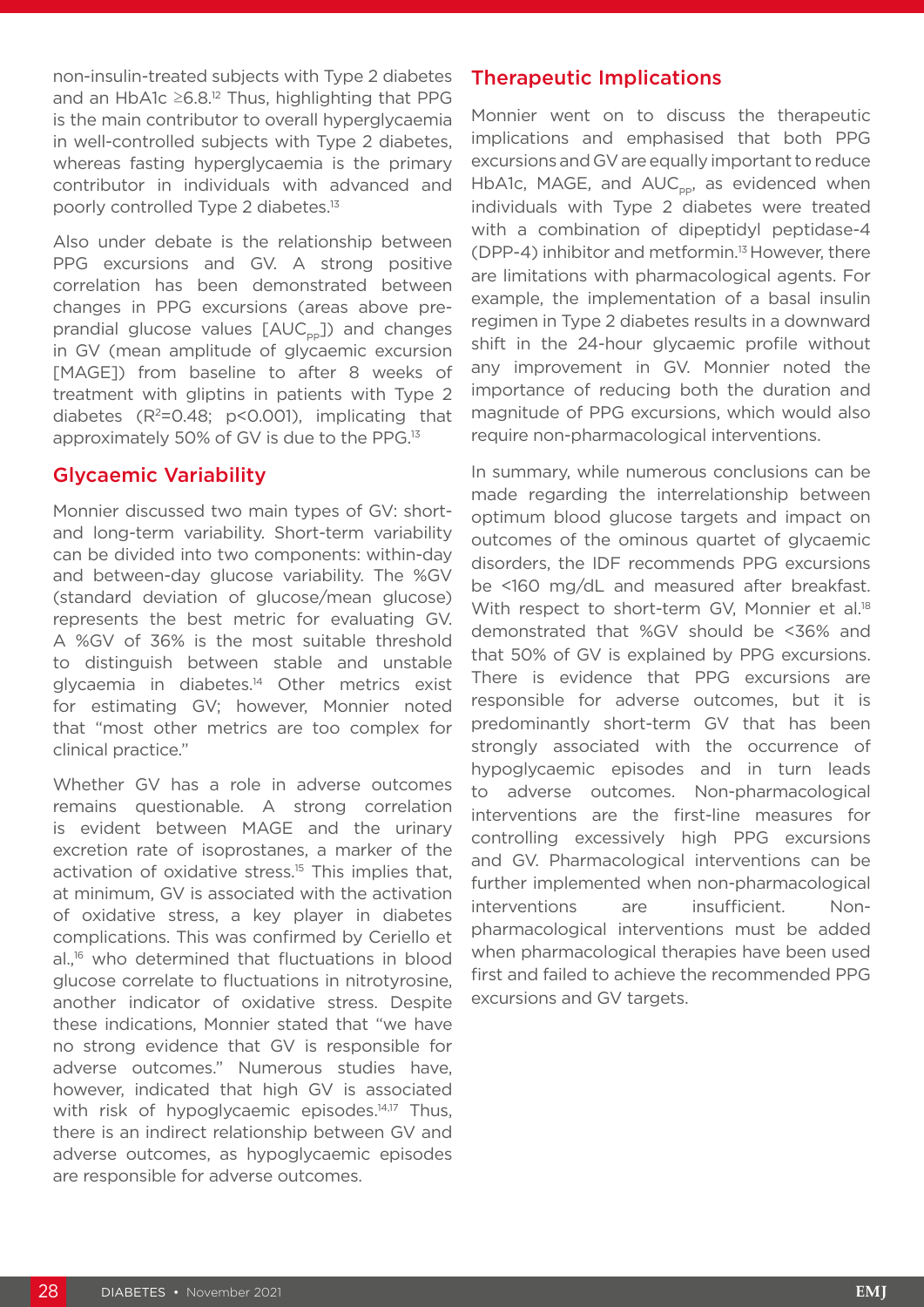## Nonpharmacological Interventions for Postprandial Glucose Management

### Bo Ahrén

#### Importance of Managing Postprandial Glucose in Type 2 Diabetes

Ahrén, Lund University, Sweden, opened his talk by highlighting the clinical importance of PPG and the subsequent need to develop therapeutic interventions to target this problem. He underscored the findings by Monnier et al.<sup>18</sup> demonstrating that in individuals with Type 2 diabetes treated with oral anti-hyperglycaemic agents alone and with an HbA1c <7.3%, the relative contributions of PPG and fasting plasma glucose (FPG) to HbA1c were >60% and <40%, respectively.18 This emphasises the importance of targeting PPG with therapy to reduce HbA1c.<sup>18</sup> Furthermore, a prospective intervention trial found that only 64% of patients with FPG <5.5 mmol/L had an HbA1c <7%.19 In contrast, 94% of patients with PPG <7.8 mmol/L had an HbA1c <7%. Decreases in PPG accounted for nearly twice as much of the reduction in HbA1c as did decreases in FPG. Thus, control of fasting hyperglycaemia is not sufficient for good glycaemic control, with control of postprandial hyperglycaemia essential for achieving recommended HbA1c goals.

#### Pharmacological Management of High Postprandial Glucose

Ahrén reiterated the importance of targeting both peak PPG after meal ingestion and duration of elevated PPG. PPG excursions can be managed by reducing overall glycaemia, specifically by delayed gastric emptying, reduced hepatic glucagon secretion, and decreased glucose absorption from the gut. Current medications target all the aforementioned approaches.

Glucagon-like peptide 1 (GLP-1) is a gut hormone that stimulates insulin secretion, inhibits glucagon secretion, delays gastric emptying, and reduces appetite. These effects together result in a reduction in FPG, PPG, and body weight. The reduction in PPG is achieved by reducing hepatic glucose outputs through inhibition of glucagon secretion together with a delay in gastric emptying.20 GLP-1 forms the basis for

incretin therapy (i.e., GLP-1 receptor agonists and DPP-4 inhibitors). The latter prevents the inactivation of GLP-1, thereby increasing endogenous levels of GLP-1.

A strong association is evident between gastric emptying time and PPG  $(r^2=0.4889; p=0.0018)$ . emphasising the importance of delaying gastric emptying to lower PPG by a GLP-1 receptor agonist.<sup>21</sup> Shah et al.<sup>22</sup> showed that glucagon reduction is another mechanism to reduce PPG, which was confirmed by Ahrén et al.<sup>23</sup> who demonstrated that a reduction in glucagon by DPP-4 inhibition after 4 weeks of therapy correlated to improved glycaemia in subjects with Type 2 diabetes. This supports the role and importance of DPP-4 inhibitors as an intervention to reduce hepatic glucose output and reduce glucagon production. Another factor to target in intervention for PPG is to reduce glucose absorption; e.g., by inhibiting the enzyme α-glucosidase. The latter results in diminished glucose formation, leading to a delayed carbohydrate digestion, reduced rate of glucose absorption, and lower PPG; Hücking et al.<sup>25</sup> showed that acarbose, an α-glucosidase inhibitor, reduces PPG by 64% in Type 2 diabetes.<sup>24,25</sup> Finally, insulin lowers PPG by inhibiting glucagon and hepatic glucose output and enhancing glucose utilisation.

#### Non-pharmacological Management of High Postprandial Glucose

Ahrén noted that "pharmacological approaches, however, are not sufficient; non-pharmacological tools are also needed for the management of high PPG." Several nutraceuticals (i.e., food products that are non-specific biological therapies) have been developed and tested.<sup>26</sup> These are generally accessible and affordable; however, nutraceuticals have not been studied in as much detail as pharmaceuticals in Type 2 diabetes. Most studies have focused on insulin resistance and few studies on PPG.<sup>27</sup> There have been several clinical trials on the use of cinnamon; however, only with regards to HbA1c, fasting blood sugar, and body weight.<sup>28</sup> A Cochrane report concluded that there is insufficient evidence to support the use of cinnamon for diabetes.<sup>29</sup> A small number of studies on the use of blueberries also exist but no effect on PPG has been demonstrated.<sup>30</sup> Ahrén highlighted that the most convincing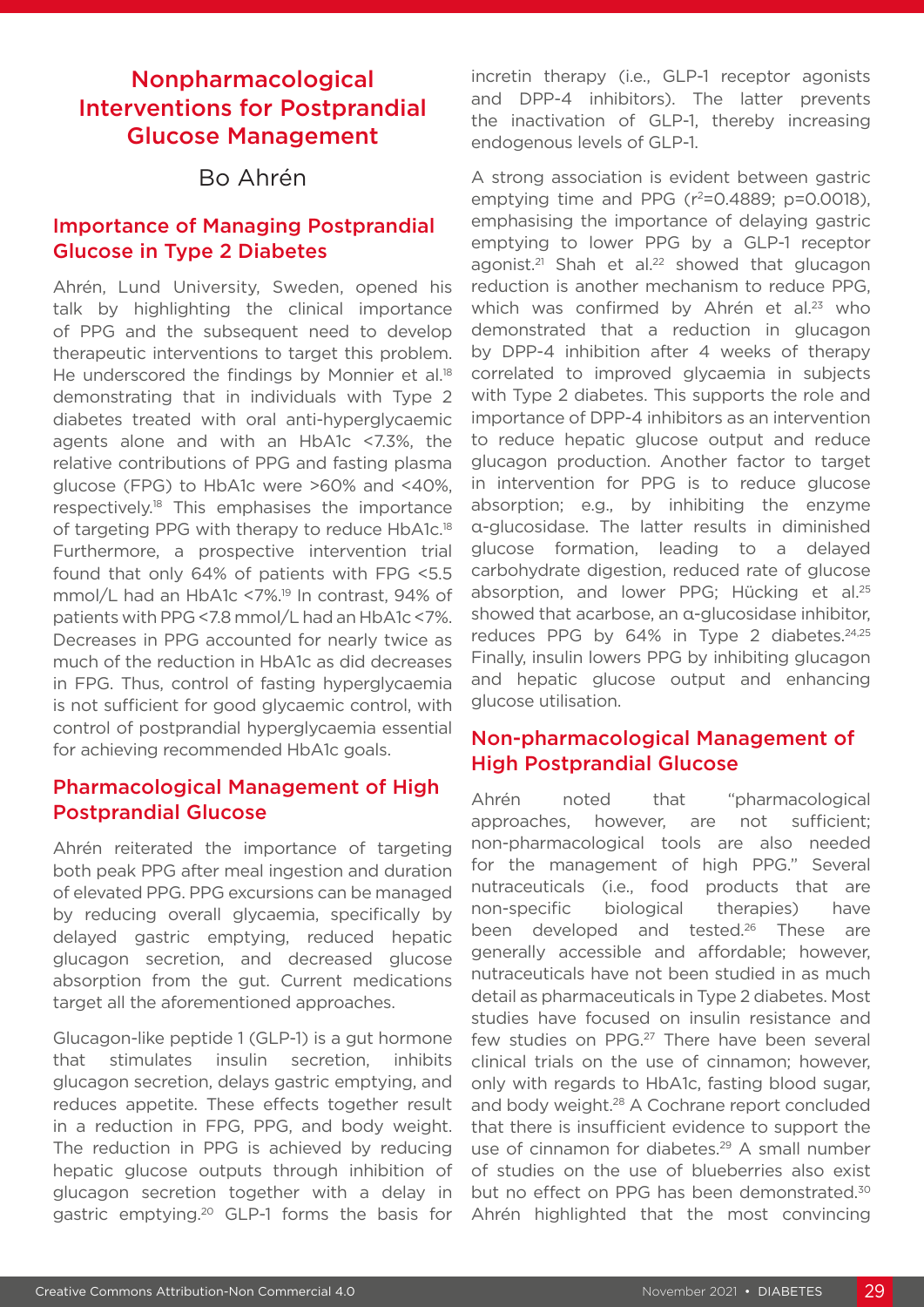effects have been seen with WP and mulberry leaf extracts.

Whey, the liquid remaining after milk has been curdled and strained, contains WP, which may be useful in diabetes. Animal studies have found marked suppression of PPG when WP was used in conjunction with glucose through the mechanisms of increased insulin and GLP-1, and inhibition of DPP-4 $3<sup>31</sup>$  These encouraging results led to a translational study in humans that also showed a reduction in PPG and increase in insulin and GLP-1 when WP was given before a meal, demonstrating the potential of a WP preload to manage PPG in Type 2 diabetes.<sup>32</sup> A similar conclusion was reached by Wu et al.<sup>33</sup> who showed that DPP-4 inhibition with vildagliptin augments the beneficial effects (reduction in PPG and increase in GLP-1) of WP. Further clinical studies have been conducted on WP given in different doses and at varying times ahead of a meal, and most have shown a reduction in PPG in Type 2 diabetes.<sup>34-36</sup> In addition, encouraging long-term effects of WP have been demonstrated, with a sustained reduction in PPG at 12 weeks.<sup>37</sup> The exact mechanism of action is not fully understood; however, leucine and isoleucine, but not valine branched-chain amino acids, contained in whey have been shown to reduce PPG.<sup>38</sup> Ahrén stated that what is known at present is that "WP, which is rich in branched-chain amino acids and bioactive peptides, stimulates the release of GLP-1 and other gut hormones, inhibits gut DPP-4, delays gastric emptying, stimulates insulin secretion, and reduces appetite, all of which contribute to a reduction in PPG, highlighting its potential benefit for the treatment of Type 2 diabetes."<sup>39</sup> However, limitations exist with traditional WP formulas to regulate PPG. These include the pre-meal timing as most studies have presented WP before a test meal challenge, which is less representative of free-living behaviours (i.e., compliance, forgetfulness, and the burden of planning ahead) and dosing, as evidence to date has primarily used large doses (20–50 g) of WP, entailing a significant caloric load. A novel formulation of WP, in the form of a microgel, has been developed, which allows for the use of highly concentrated WP to be given in small doses. A study that investigated the effects of very-low-dose pre-meal WP microgels in Type 2 diabetes showed a significant reduction in PPG, increased insulin levels, and increased GLP-

1 levels compared to placebo.<sup>40</sup> These results support the use of WP microgel as a convenient pre-meal shot to improve the postprandial metabolic profile in Type 2 diabetes; however, longer-term studies are needed to understand the full translational metabolic impact of this novel WP microgel formulation.

Mulberry leaf extracts have a long history of use as traditional medicine and one component, 1-deoxynojirimycin (i.e., moranolin), has been shown to competitively inhibit α-glucosidase activity.41-43 A double-blind, randomised, placebocontrolled crossover study showed that mulberry leaf extract (Reducose®; Phynova, Banbury, UK) significantly reduced PPG in healthy subjects compared to placebo.<sup>44</sup> A further study described a dose–response relationship such that the highest dose (500 mg) reduced PPG by 22%, whereas 250 mg only reduced PPG by 14%. At the lowest dose of 125 mg, no significant difference was observed with mulberry leaf extract compared to placebo.<sup>45</sup> A meta-analysis of the effects of general mulberry leaf extract on PPG showed a significant reduction by approximately 1 mmol/L in a pooled analysis of 114 subjects, and a sole study on mulberry leaf use in Type 2 diabetes showed a significant reduction in glucose levels.46,47

Ahrén concluded that PPG is an important target to achieve near or absolute normoglycaemia in Type 2 diabetes, with several pharmacological and non-pharmacological interventions for consideration: including insulin, GLP-1 receptor agonists, DPP-4 inhibitors, and α-glucosidase inhibitors; and nutraceuticals, WP, and mulberry leaf extracts, respectively, to reduce PPG. In particular, WP has shown clear benefits on PPG and a novel microgel formulation has the potential to allow for smaller loads to be taken.

#### Questions and Answers

#### Are data available regarding the effects of WP on patients with gestational diabetes?

A recent study from China published in August 2021 found a significant reduction in glycaemia in 60 patients with gestational diabetes given 25g WP 30 min prior to a meal.<sup>48</sup>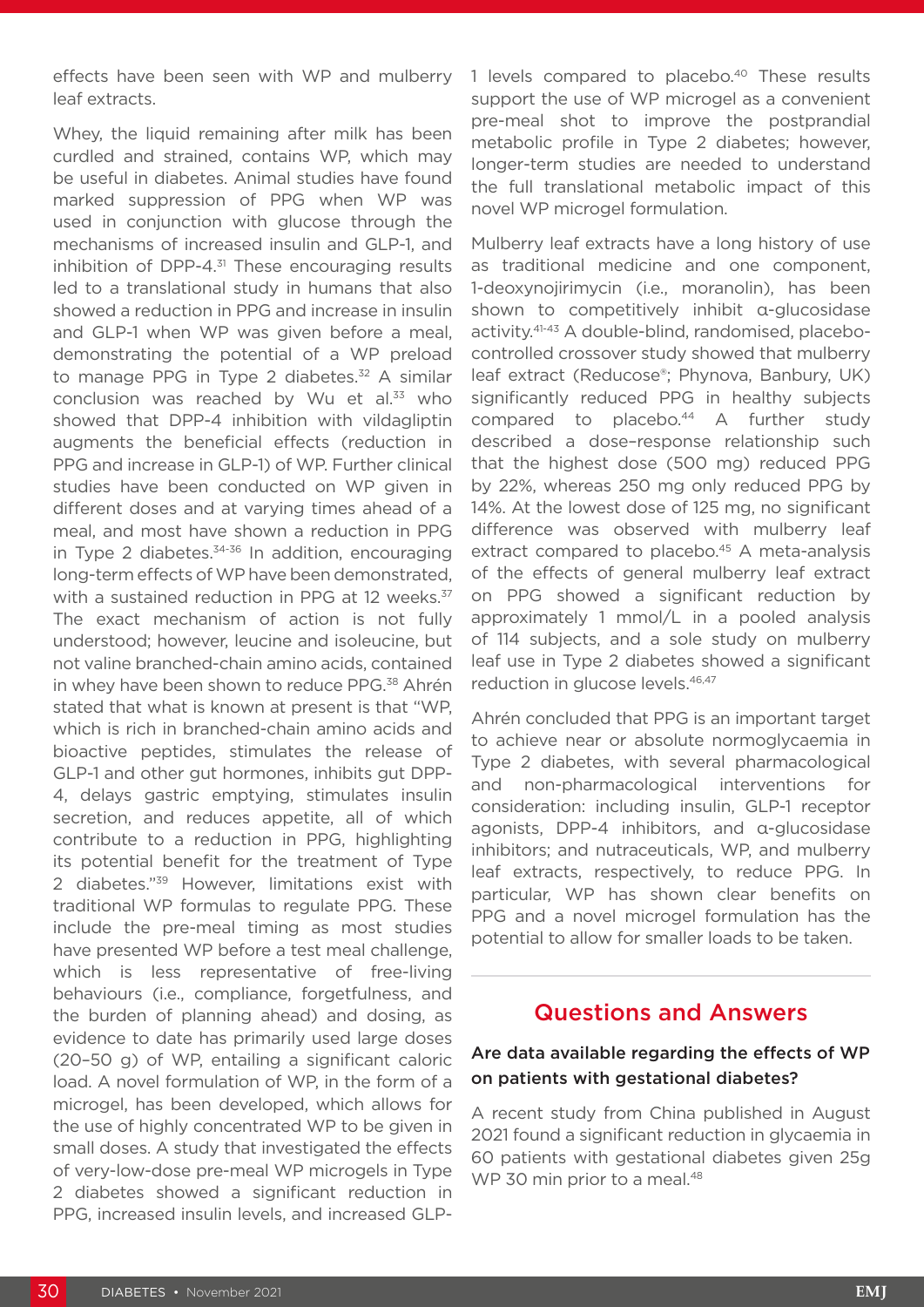#### Is adherence an issue in terms of the need to take WP prior to a meal?

Adherence could be an issue if long-term administration prior to a meal is required. The microgel formulation could be an exciting new solution to avoid the adherence problem, as it can be given much closer in time to the meal with the same effect and a lower amount of whey is required. However, it has not yet been tested in a randomised manner.

#### Are there any recent studies regarding WP with updated conclusions on the effect on FPG, PPG, as well as HbA1c?

There are no recent data, but it will be important to conduct such studies.

Glycosylated plasma protein after breakfast has the same importance whatever the type of diet. Does it matter if a diet is, for example, higher in protein and lower in carbohydrates? Are there non-pharmacological interventions available for individuals with Type 1 diabetes?

The content of breakfast is different in various countries, but the amount of carbohydrate given at breakfast is similar (30g). With a low glycaemic index or the addition of supplements in the diet, it is important to add these especially at breakfast, particularly in Type 2, and maybe Type 1, diabetes. There are no studies using nonpharmacological treatments in Type 1 diabetes.

#### Is there potential to use Nestlé's WP microgel in different populations (i.e., pre-diabetes, Type 2, etc.)?

There is the option to use this product in different populations (e.g., gestational diabetes) as it has such a broad mechanism of action.

#### What impact does exercise have?

There have been no studies to assess this; however, exercise increases insulin sensitivity. Thus, adding a mechanism to reduce PPG following exercise would be extra beneficial.

#### "All disease begins in the gut" (Hippocrates). Is this true for glucose metabolism and disorders?

Incretins and the gut are important in Type 2 diabetes; however, the β cell (in the pancreas) is the centre stage.

#### What is the impact of WP on the gut microbiota?

There are ongoing studies to address this, but no conclusions have yet been reached.

#### How much WP does the microgel formulation contain compared to whey given in a different formulation?

Parallel studies have not been conducted, but whey from the microgel better reaches the site of action and thus has a better effect. The microgel is formulated by Nestlé.

#### Why do we consider PPG excursions have a direct deleterious effect on cardiovascular risk while the majority of data have demonstrated glycaemic control has an indirect effect on cardiovascular risk?

There is no direct evidence that PPG affects cardiovascular outcome; all evidence is indirect. A controlled randomised trial to demonstrate that postprandial or GV affects cardiovascular outcome would be very difficult to conduct.

#### To what degree does an elevated PPG level impact the microbiota?

It is unknown whether PPG excursions are deleterious for microvascular circulation or the microvascular system. A challenging study with a difficult design will be required to elucidate this.

#### Is the PPG limit of 180 mg/dL recommended by the ADA too high?

Yes, as this limit has been set for capillary blood glucose, which is slightly lower than plasma venous blood glucose. A capillary blood glucose of 180 mg/dL corresponds to a plasma venous blood glucose of 200 mg/dL. The IDF recommendation of 160 mg/dL is preferable.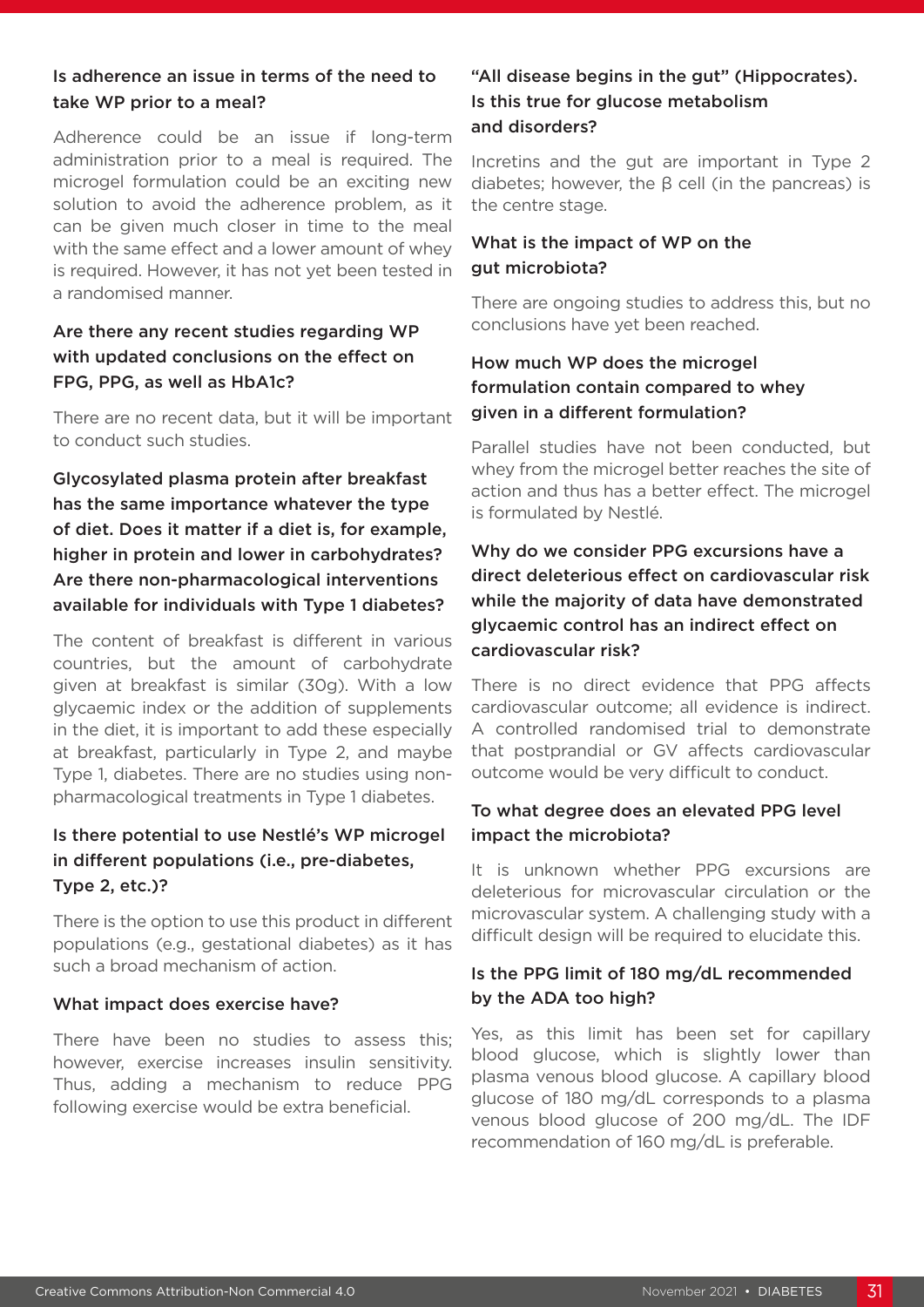#### References

- 1. Nathan DM et al.; Diabetes Control and Complications Trial Research Group. The effect of intensive treatment of diabetes on the development and progression of long-term complications in insulindependent diabetes mellitus. N Engl J Med. 1993;329(14):977-86.
- 2. Stratton IM et al. Association of glycaemia with macrovascular and microvascular complications of Type 2 diabetes (UKPDS35): prospective observational study. BMJ. 2000;321(7258):405-12.
- 3. Gerstein HC et al.; The Action to Control Cardiovascular Risk in Diabetes Study Group. Effects of intensive glucose lowering in Type 2 diabetes. N Engl J Med. 2008;358(24):2545–59.
- 4. Duckworth W et al.; VADT Investigators. Glucose control and vascular complications in veterans with Type 2 diabetes. N Engl J Med. 2009;360(2):129-39.
- 5. International Hypoglycaemia Study Group. Minimizing hypoglycemia in diabetes. Diabetes Care. 2015;38(8):1583-91.
- 6. International Hypoglycaemia Study Group. Glucose concentrations of less than 3.0 mmol/L (54 mg/dL) should be reported in clinical trials: a joint position statement of the American Diabetes Association and the European Association for the Study of Diabetes. Diabetes Care. 2017;40(1):155-7.
- 7. Monnier L. Is postprandial glucose a neglected cardiovascular risk factor in Type 2 diabetes? Eur J Clin Invest. 2000;30(2):3-11.
- 8. Golay A, Felber JP. Evolution from obesity to diabetes. Diabetes Metab. 1994;20(1):3-14.
- 9. Monnier L et al. The loss of postprandial glycemic control precedes stepwise deterioration of fasting with worsening diabetes. Diabetes Care. 2007;30(2):263-9.
- 10. Boden G et al. Evidence for a circadian rhythm of insulin sensitivity in patients with NIDDM caused cyclic changes in hepatic glucose production. Diabetes. 1996;45(8):1044-50.
- 11. Ceriello A et al. Role of hyperglycemia in nitrotyrosine postprandial generation. Diabetes Care. 2002;25(8):1439-43.
- 12. Monnier L et al. Type 2 diabetes: a well-characterised but suboptimally controlled disease. Can we bridge the divide? Diabetes Metab. 2008;34(3):207-16.
- 13. Monnier L et al. "Mild dysglycemia" in Type 2 diabetes: to be neglected or not? J Diabetes Complications. 2015;29(3):451-8.
- 14. Monnier L et al. Toward defining the threshold between low and high glucose variability in diabetes. Diabetes Care. 2017;40(7):832-8.
- 15. Monnier L et al. Activation of oxidative stress by acute glucose fluctuations compared with sustained chronic hyperglycemia in patients with Type 2 diabetes. JAMA. 2006;295(14):1681-7.
- 16. Ceriello A et al. Oscillating glucose is more deleterious to endothelial function and oxidative stress than mean glucose in normal and Type 2 diabetic patients. Diabetes. 2008;57(5):1349-54.
- 17. Monnier L et al. The application of simple metrics in the assessment of glycaemic variability. Diabetes Metab. 2018;44(4):313-9.
- 18. Monnier L et al. Contributions of fasting and postprandial plasma glucose increments to the overall diurnal hyperglycemia of Type 2 diabetic patients: variations with increasing levels of HbA(1c). Diabetes Care. 2003;26(3):881-5.
- Woerle HJ et al. Impact of fasting and postprandial glycemia on overall glycemic control in Type 2 diabetes: importance of postprandial glycemia to achieve target HbA1c levels. Diabet Res Clin Pract. 2007;77(2):280-5.
- 20. Baggio LL, Drucker DJ. Biology of incretins: GLP-1 and GIP. Gastroenterology. 2007;132(6):2131- 57.
- 21. Lorenz M et al. Effects of lixisenatide once daily on gastric emptying in Type 2 diabetes — relationship to postprandial glycemia. Regul Pept. 2013;185:1-8.
- 22. Shah P et al. Lack of suppression of glucagon contributes to postprandial hyperglycemia in subjects with Type 2 diabetes mellitus. J Clin Endocrinol Metab. 2000;85(11):4053-9.
- 23. Ahrén B et al. Inhibition of dipeptidyl peptidase-4 reduces glycemia, sustains insulin levels, and reduces glucagon levels in Type 2 diabetes. J Clin Endocrinol Metab. 2004;89(5):2078-84.
- 24. Yang CY et al. Inhibitory effects of pu-erh tea on alpha glucosidase and alpha amylase: a systemic review. Nutr Diabetes. 2019;9(1):23.
- 25. Hücking K et al. α-Glucosidase inhibition (acarbose) fails to enhance secretion of glucagon-like peptide 1 (7–36 amide) and to delay gastric emptying in Type 2 diabetic patients. Diabetic Med. 2005;22(4):470-6.
- 26. Nimseh S, Ashwlayan VD. Nutraceuticals in the management of diabetes mellitus. Pharm Pharmacol Int J. 2018;6(2):114-20.
- 27. Mahdavi A et al. "Medicinal plants and phytochemicals regulating insulin

resistance and glucose homeostasis in Type 2 diabetic patients: a clinical review," Barreto GE, Sahebkar A (eds.), Pharmacological Properties of Plant-Derived Natural Products and Implications for Human Health, Advances in Experimental Medicine and Biology (2021) vol 1308, Cham: Springer International Publishing.

- 28. Sharma S et al. Is cinnamon efficacious for glycaemic control in Type 2 diabetes mellitus? J Pak Med Assoc. 2020;70(11):2065-9.
- 29. Leach MJ, Kumar S. Cinnamon for diabetes mellitus. Cochrane Database Syst Rev. 2012;2012(9):CD007170.
- 30. Palma X et al. Acute consumption of blueberries and short-term blueberry supplementation improve glucose management and insulin levels in sedentary subjects. Nutrients. 2021;13(5):1458.
- 31. Gunnarsson PT et al. Glucoseinduced incretin hormone release and inactivation are differently modulated by oral fat and protein in mice. Endocrinology. 2006;147(7):3173-80.
- 32. Jakubowicz D et al. Incretin, insulinotropic and glucose-lowering effects of whey protein pre-load in Type 2 diabetes: a randomised clinical trial. Diabetologia. 2014;57(9):1807-11.
- 33. Wu T et al. A protein preload enhances the glucose-lowering efficacy of vildagliptin in Type 2 diabetes. Diabetes Care. 2016;39(4):511-7.
- 34. Bjørnshave A et al. Pre-meal effect of whey proteins on metabolic parameters in subjects with and without Type 2 diabetes: a randomized, crossover trial. Nutrients. 2018;10(2):122.
- 35. King DG et al. A small dose of whey protein co-ingested with mixed-macronutrient breakfast and lunch meals improves postprandial glycemia and suppresses appetite in men with Type 2 diabetes: a randomized controlled trial. Am J Clin Nutr. 2018;107(4):550-7.
- 36. Stevenson EJ, Allerton DM. The role of whey protein in postprandial glycaemic control. Proc Nutr Soc. 2018;77(1):42-51.
- 37. Watson LE et al. A whey/guar "preload" improves postprandial glycaemia and glycated haemoglobin levels in Type 2 diabetes: a 12-week, single-blind, randomized, placebocontrolled trial. Diabetes Obes Metab. 2019;21(4):930-8.
- 38. Elovaris RA et al. Comparative effects of the branched-chain amino acids, leucine, isoleucine and valine, on gastric emptying, plasma glucose, C-peptide and glucagon in healthy men. Nutrients. 2021;13(5):1613.
- 39. Smith K et al. The clinical application